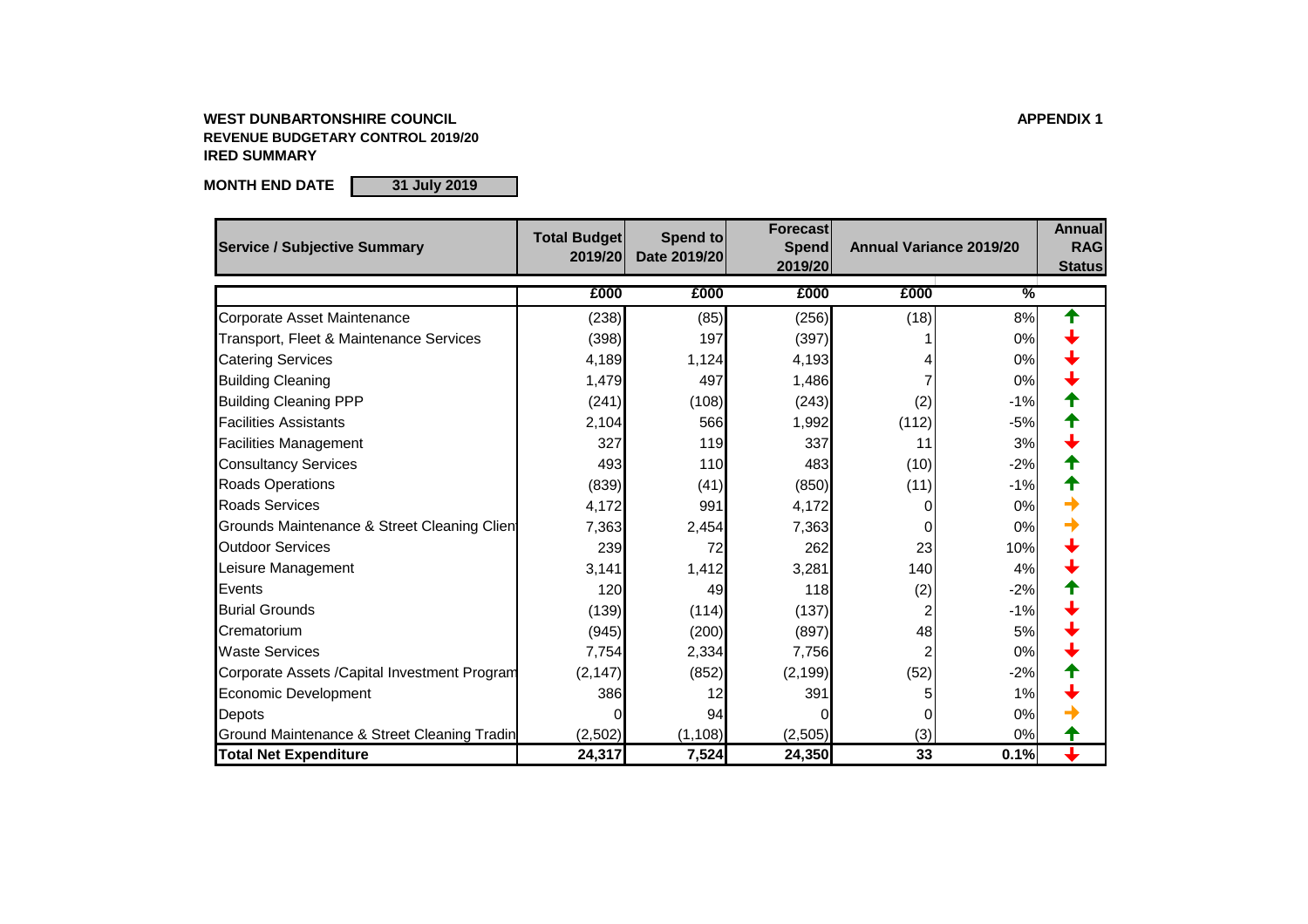**YEAR END DATE 31 July 2019**

PERIOD **4** 



| <b>Actual</b><br><b>Outturn</b><br>2018/19 | <b>Service Summary</b>                             | <b>Total</b><br><b>Budget</b><br>2019/20 | <b>Spend to</b><br>2019/20 | <b>Date</b>    | <b>Forecast</b><br><b>Spend</b><br>2019/20 | <b>Annual Variance</b><br>2019/20 |               | <b>RAG</b><br><b>Status</b> |
|--------------------------------------------|----------------------------------------------------|------------------------------------------|----------------------------|----------------|--------------------------------------------|-----------------------------------|---------------|-----------------------------|
| £000                                       | <b>All Services</b>                                | £000                                     |                            | £000           | £000                                       | £000                              | $\frac{9}{6}$ |                             |
| 22,713                                     | Employee                                           | 25,815                                   |                            | 7,758          | 25,696                                     | (121)                             | 0%            |                             |
| 3,125                                      | Property                                           | 3,261                                    |                            | 697            | 3,324                                      | 63                                | 2%            |                             |
| 3,967                                      | <b>Transport and Plant</b>                         | 3,957                                    |                            | 770            | 4,018                                      | 61                                | 2%            |                             |
| 9,414                                      | Supplies, Services and Admin                       | 11,860                                   |                            | 2,624          | 11,890                                     | 29                                | 0%            |                             |
| 15,891                                     | Payments to Other Bodies                           | 15,393                                   |                            | 4,767          | 15,555                                     | 162                               | 1%            |                             |
| 554                                        | Other                                              |                                          | 552                        |                | 552                                        | $\Omega$                          | 0%            | ◆                           |
| 55,664                                     | <b>Gross Expenditure</b>                           | 60,839                                   | 16,617                     |                | 61,035                                     | 194                               | 0%            | $\ddag$                     |
| (31, 200)                                  | <b>Income</b>                                      | (36, 521)                                | (9,093)                    |                | (36, 684)                                  | (161)                             | 0%            | ✦                           |
| 24,464                                     | <b>Net Expenditure</b>                             | 24,317                                   |                            | 7,524          | 24,351                                     | 33                                | 0%            | $\downarrow$                |
|                                            |                                                    |                                          |                            |                |                                            |                                   |               |                             |
| £000                                       | <b>Corporate Asset Maintenance</b>                 | £000                                     |                            | £000           | £000                                       | £000                              | $\frac{9}{6}$ |                             |
| 1,107                                      | Employee                                           | 1,649                                    |                            | 502            | 1,608                                      | (41)                              | $-2%$         | ✦                           |
| 758                                        | Property                                           |                                          | 50                         | 17             | 50                                         | $\Omega$                          | 0%            |                             |
| 28                                         | Transport and Plant                                |                                          | 36                         | 26             | 59                                         | 23                                | 64%           |                             |
| 643                                        | Supplies, Services and Admin                       | 2,277                                    |                            | 444            | 2,277                                      | 0                                 | 0%            |                             |
| $\overline{0}$                             | Payments to Other Bodies                           |                                          |                            |                |                                            | 0                                 | 0%            |                             |
| 0l                                         | Other                                              |                                          |                            | 01             |                                            | $\overline{0}$                    | 0%            | $\rightarrow$               |
| 2,536                                      | <b>Gross Expenditure</b>                           | 4,012                                    |                            | 989            | 3,994                                      | (18)                              | 0%            | ✦                           |
| (1,786)                                    | <b>Income</b>                                      | (4, 250)                                 | (1,074)                    |                | (4, 250)                                   | 0                                 | 0%            | $\rightarrow$               |
| 750                                        | Net Expenditure                                    | (238)                                    |                            | (85)           | (256)                                      | (18)                              | 8%            | ₳                           |
| £000                                       | <b>Transport, Fleet &amp; Maintenance Services</b> | £000                                     |                            | £000           | £000                                       | £000                              | $\frac{9}{6}$ |                             |
| 1,679                                      | Employee                                           | 1,633                                    |                            | 532            | 1,668                                      | 35                                | 2%            |                             |
| 105                                        | Property                                           |                                          | 89                         |                | 108                                        | 19                                | 22%           |                             |
| 1,628                                      | <b>Transport and Plant</b>                         | 1,546                                    |                            | 247            | 1,551                                      | 5                                 | 0%            |                             |
| 550                                        | Supplies, Services and Admin                       |                                          | 495                        | 153            | 489                                        | (6)                               | $-1%$         |                             |
| 15                                         | Payments to Other Bodies                           |                                          | 24                         |                | 17                                         | (7)                               | $-30%$        |                             |
| $\overline{0}$                             | Other                                              |                                          | $\overline{0}$             | $\overline{0}$ |                                            | $\overline{0}$                    | 0%            | →                           |
| 3,977                                      | <b>Gross Expenditure</b>                           | 3,787                                    |                            | 934            | 3,832                                      | 46                                | 1%            | $\downarrow$                |
| (4, 352)                                   | <b>Income</b>                                      | (4, 184)                                 |                            | (737)          | (4, 229)                                   | (45)                              | $-1%$         | 个                           |
| (375)                                      | <b>Net Expenditure</b>                             | (398)                                    |                            | 197            | (397)                                      |                                   | 0%            | $\ddag$                     |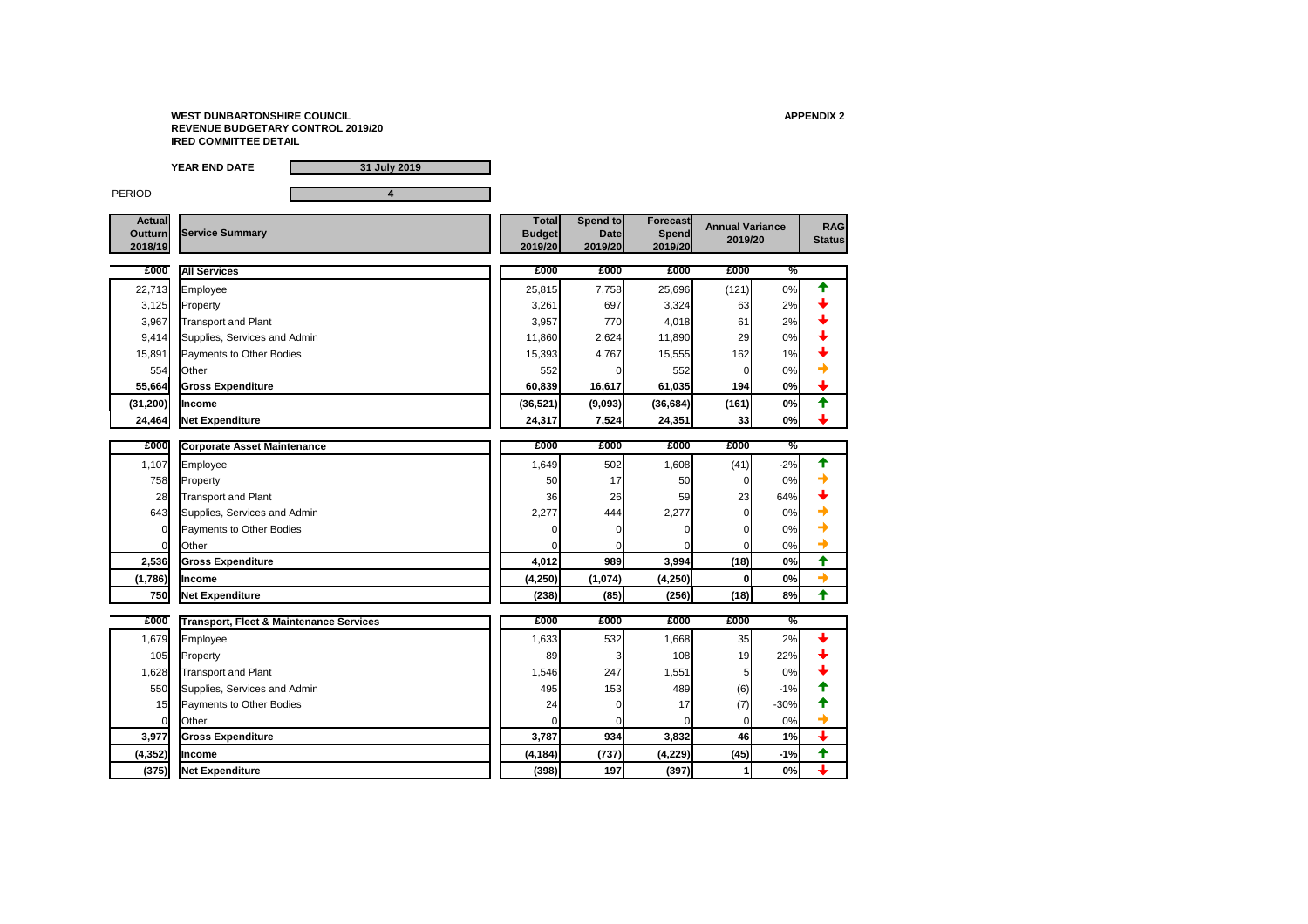

|                                            | <b>YEAR END DATE</b><br>31 July 2019     |   |                                          |                                    |                                            |                                   |               |                             |
|--------------------------------------------|------------------------------------------|---|------------------------------------------|------------------------------------|--------------------------------------------|-----------------------------------|---------------|-----------------------------|
| <b>PERIOD</b>                              | 4                                        |   |                                          |                                    |                                            |                                   |               |                             |
| <b>Actual</b><br><b>Outturn</b><br>2018/19 | <b>Service Summary</b>                   |   | <b>Total</b><br><b>Budget</b><br>2019/20 | Spend to<br><b>Date</b><br>2019/20 | <b>Forecast</b><br><b>Spend</b><br>2019/20 | <b>Annual Variance</b><br>2019/20 |               | <b>RAG</b><br><b>Status</b> |
| £000                                       | <b>Catering Services</b>                 |   | £000                                     | £000                               | £000                                       | £000                              | $\frac{0}{6}$ |                             |
| 2,884                                      | Employee                                 |   | 2,952                                    | 918                                | 2,979                                      | 28                                | 1%            |                             |
| 63                                         | Property                                 |   | 6 <sup>′</sup>                           | 10                                 | 61                                         | $\overline{0}$                    | 0%            |                             |
| 104                                        | Transport and Plant                      |   | 105                                      | 26                                 | 108                                        |                                   | 2%            |                             |
| 1,202                                      | Supplies, Services and Admin             |   | 1,243                                    | 167                                | 1,243                                      | 0                                 | 0%            |                             |
| 26                                         | Payments to Other Bodies                 |   | 29                                       | 10                                 | 29                                         | 0                                 | 0%            |                             |
|                                            | Other                                    |   |                                          |                                    | 01                                         | 0                                 | 0%            |                             |
| 4,281                                      | <b>Gross Expenditure</b>                 |   | 4,389                                    | 1,131                              | 4,419                                      | 30                                | 1%            | $\overline{\mathbf{t}}$     |
| (218)                                      | Income                                   |   | $-200.09$                                | (7)                                | (226)                                      | (26)                              | $-13%$        | ✦                           |
| 4,063                                      | <b>Net Expenditure</b>                   |   | 4,189                                    | 1,124                              | 4,193                                      | 4                                 | 0%            | $\overline{\phantom{a}}$    |
|                                            |                                          |   |                                          |                                    |                                            |                                   |               |                             |
| £000                                       | <b>Building Cleaning</b>                 |   | £000                                     | £000                               | £000                                       | £000                              | $\frac{0}{6}$ |                             |
| 1,505                                      | Employee                                 |   | 1,579                                    | 456                                | 1,568                                      | (11)                              | $-1%$         |                             |
| 128                                        | Property                                 |   | 106                                      | 48                                 | 128                                        | 22                                | 21%           |                             |
| 3                                          | <b>Transport and Plant</b>               |   |                                          |                                    |                                            | 2                                 | 123%          |                             |
| 21                                         | Supplies, Services and Admin             |   | 21                                       |                                    | 21                                         | 0                                 | 0%            |                             |
| $\Omega$                                   | Payments to Other Bodies                 |   |                                          |                                    | $\Omega$                                   | 0                                 | 0%            |                             |
| $\overline{0}$<br>1,657                    | <b>Other</b><br><b>Gross Expenditure</b> |   | $\overline{0}$<br>1,707                  | 01<br>510                          | $\overline{0}$<br>1,720                    | 01<br>13                          | $0\%$<br>1%   | $\color{red} \downarrow$    |
| (213)                                      | <b>Income</b>                            |   | (228)                                    | (13)                               | (234)                                      | (6)                               | $-2%$         | ✦                           |
| 1,444                                      | <b>Net Expenditure</b>                   |   | 1,479                                    | 497                                | 1,486                                      | $\overline{7}$                    | 0%            | $\ddag$                     |
|                                            |                                          |   |                                          |                                    |                                            |                                   |               |                             |
| E000                                       | <b>Building Cleaning PPP</b>             |   | £000                                     | £000                               | £000                                       | £000                              | $\frac{9}{6}$ |                             |
| 620                                        | Employee                                 |   | 670                                      | 199                                | 670                                        | $\overline{0}$                    | 0%            |                             |
| 37                                         | Property                                 |   | 35                                       | 11                                 | 35                                         | 01                                | 0%            |                             |
| $\overline{0}$                             | <b>Transport and Plant</b>               |   |                                          |                                    |                                            | 0                                 | 0%            |                             |
| 14                                         | Supplies, Services and Admin             |   | 12                                       |                                    | 12                                         | 0                                 | 0%            |                             |
| $\overline{0}$                             | <b>Payments to Other Bodies</b>          |   | 0                                        |                                    | 0                                          | 01                                | 0%            |                             |
| $\overline{0}$                             | Other                                    |   |                                          |                                    | 0                                          | 0                                 | 0%            |                             |
| 671                                        | <b>Gross Expenditure</b>                 |   | 716                                      | 211                                | 716                                        | $\boldsymbol{0}$                  | 0%            | $\downarrow$                |
| (922)                                      | <b>Income</b>                            | # | (957)                                    | (319)                              | (959)                                      | 0                                 | 0%            | $\rightarrow$               |
| (251)                                      | <b>Net Expenditure</b>                   |   | (241)                                    | (108)                              | (243)                                      | (2)                               | 1%            | $\blacklozenge$             |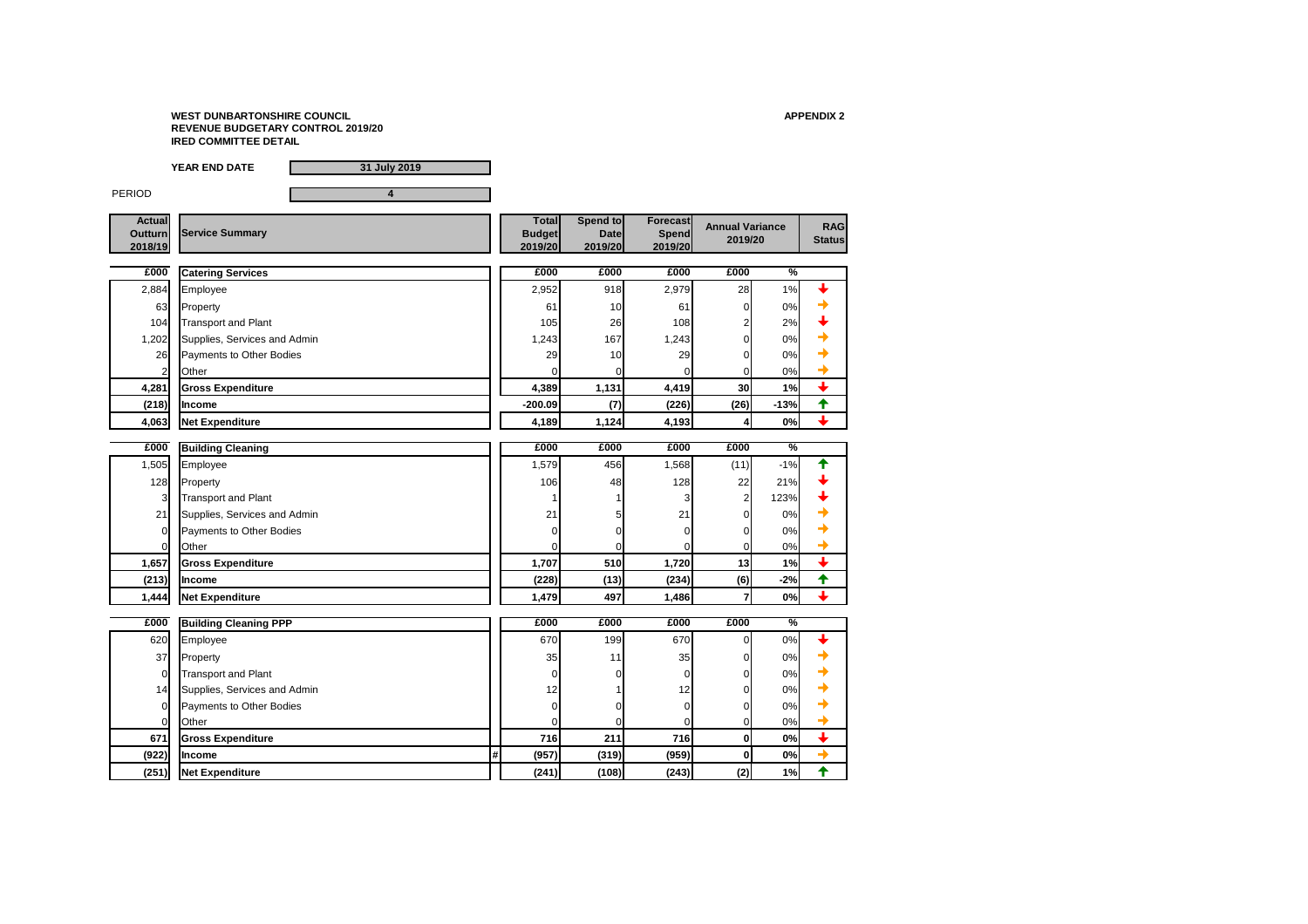

|                                            | <b>YEAR END DATE</b><br>31 July 2019 |                                          |                                    |                                            |                                   |               |                             |
|--------------------------------------------|--------------------------------------|------------------------------------------|------------------------------------|--------------------------------------------|-----------------------------------|---------------|-----------------------------|
| <b>PERIOD</b>                              | 4                                    |                                          |                                    |                                            |                                   |               |                             |
| <b>Actual</b><br><b>Outturn</b><br>2018/19 | <b>Service Summary</b>               | <b>Total</b><br><b>Budget</b><br>2019/20 | Spend to<br><b>Date</b><br>2019/20 | <b>Forecast</b><br><b>Spend</b><br>2019/20 | <b>Annual Variance</b><br>2019/20 |               | <b>RAG</b><br><b>Status</b> |
| £000                                       | <b>Facilities Assistants</b>         | £000                                     | £000                               | £000                                       | £000                              | $\frac{0}{6}$ |                             |
| 1,860                                      | Employee                             | 2,098                                    | 537                                | 1,985                                      | (113)                             | $-5%$         |                             |
| 13                                         | Property                             | 13                                       |                                    | 13                                         | 0                                 | 0%            |                             |
| 4                                          | <b>Transport and Plant</b>           | 3                                        |                                    |                                            | 0                                 | 0%            |                             |
|                                            | Supplies, Services and Admin         | 26                                       |                                    | 26                                         | 0                                 | 0%            |                             |
| $\Omega$                                   | Payments to Other Bodies             | $\Omega$                                 |                                    |                                            | 0                                 | 0%            |                             |
|                                            | <b>Other</b>                         | ΩI                                       |                                    |                                            | 0                                 | 0%            |                             |
| 1,885                                      | <b>Gross Expenditure</b>             | 2,140                                    | 549                                | 2,027                                      | (113)                             | $-5%$         | ✦                           |
| (42)                                       | Income                               | (35)                                     | 17                                 | (35)                                       | 0                                 | 0%            | →                           |
| 1,843                                      | <b>Net Expenditure</b>               | 2,104                                    | 566                                | 1,992                                      | (113)                             | $-5%$         | $\biguparrow$               |
|                                            |                                      |                                          |                                    |                                            |                                   |               |                             |
| £000                                       | <b>Facilities Management</b>         | £000                                     | £000                               | £000                                       | £000                              | $\frac{9}{6}$ |                             |
| 342                                        | Employee                             | 336                                      | 117                                | 346                                        | 10 <sup>1</sup>                   | 3%            |                             |
| $\overline{0}$                             | Property                             | $\Omega$                                 |                                    |                                            | 0                                 | 0%            |                             |
|                                            | <b>Transport and Plant</b>           |                                          |                                    |                                            |                                   | 49%           |                             |
| (4)                                        | Supplies, Services and Admin         |                                          |                                    |                                            | (0)                               | $-3%$         |                             |
|                                            | Payments to Other Bodies             | 0                                        |                                    |                                            | $\Omega$                          | 0%            |                             |
| $\overline{0}$                             | Other                                | 0                                        | 0                                  | $\overline{0}$                             | 0                                 | $0\%$         | $\overline{\mathbf{t}}$     |
| 340                                        | <b>Gross Expenditure</b>             | 341                                      | 119                                | 352                                        | 11                                | 3%            | $\rightarrow$               |
| (19)                                       | Income                               | (15)                                     | 0                                  | (15)                                       | $\bf{0}$                          | 0%            | $\ddag$                     |
| 321                                        | <b>Net Expenditure</b>               | 327                                      | 119                                | 337                                        | 11                                | 3%            |                             |
| £000                                       | <b>Consultancy Services</b>          | £000                                     | £000                               | £000                                       | £000                              | $\frac{9}{6}$ |                             |
| 1,088                                      | Employee                             | 1,077                                    | 396                                | 1,297                                      | 220                               | 20%           |                             |
| $\overline{0}$                             | Property                             | $\Omega$                                 |                                    |                                            | $\Omega$                          | 0%            |                             |
| 8                                          | <b>Transport and Plant</b>           |                                          |                                    |                                            | 0                                 | 0%            |                             |
| 6                                          | Supplies, Services and Admin         |                                          |                                    |                                            | 0                                 | 0%            |                             |
| 42                                         | Payments to Other Bodies             | 41                                       |                                    | 41                                         | 0                                 | 0%            |                             |
| $\Omega$                                   | <b>Other</b>                         | $\overline{0}$                           |                                    | 0                                          | 0                                 | 0%            | →                           |
| 1,144                                      | <b>Gross Expenditure</b>             | 1,130                                    | 399                                | 1,350                                      | 220                               | 19%           | $\ddag$                     |
| (329)                                      | <b>Income</b>                        | (637)                                    | (289)                              | (867)                                      | (230)                             | $-36%$        | 个                           |
| 815                                        | <b>Net Expenditure</b>               | 493                                      | 110                                | 483                                        | (10)                              | $-2%$         | 个                           |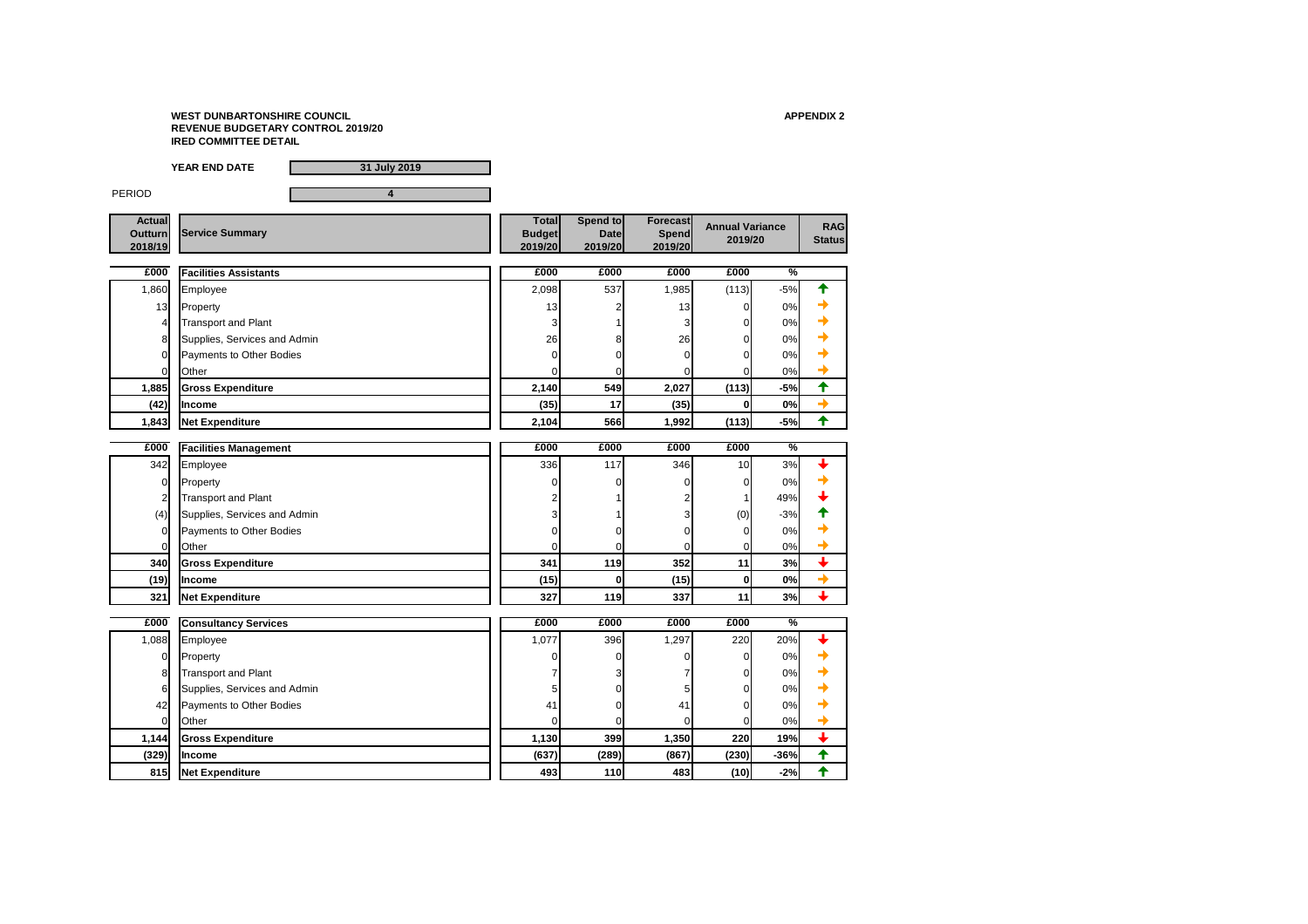

|                                            | <b>YEAR END DATE</b><br>31 July 2019                    |                                          |                                    |                                            |                                   |               |                             |
|--------------------------------------------|---------------------------------------------------------|------------------------------------------|------------------------------------|--------------------------------------------|-----------------------------------|---------------|-----------------------------|
| <b>PERIOD</b>                              | 4                                                       |                                          |                                    |                                            |                                   |               |                             |
| <b>Actual</b><br><b>Outturn</b><br>2018/19 | <b>Service Summary</b>                                  | <b>Total</b><br><b>Budget</b><br>2019/20 | Spend to<br><b>Date</b><br>2019/20 | <b>Forecast</b><br><b>Spend</b><br>2019/20 | <b>Annual Variance</b><br>2019/20 |               | <b>RAG</b><br><b>Status</b> |
| £000                                       | <b>Roads Operations</b>                                 | £000                                     | £000                               | £000                                       | £000                              | $\frac{0}{6}$ |                             |
| 1,148                                      | Employee                                                | 1,268                                    | 399                                | 1,296                                      | 28                                | 2%            |                             |
| 101                                        | Property                                                | 111                                      |                                    | 104                                        | (8)                               | $-7%$         |                             |
| 552                                        | <b>Transport and Plant</b>                              | 587                                      | 136                                | 556                                        | (31)                              | $-5%$         |                             |
| 1,023                                      | Supplies, Services and Admin                            | 1,081                                    | 138                                | 1,077                                      | (3)                               | 0%            |                             |
| 134                                        | Payments to Other Bodies                                | 158                                      |                                    | 150                                        | (8)                               | $-5%$         |                             |
| $\Omega$                                   | <b>Other</b>                                            |                                          |                                    | 0                                          | 0                                 | 0%            |                             |
| 2,958                                      | <b>Gross Expenditure</b>                                | 3,204                                    | 674                                | 3,183                                      | (21)                              | $-1%$         | 个                           |
| (3,704)                                    | Income                                                  | (4,043)                                  | (715)                              | (4,033)                                    | 10                                | 0%            | $\overline{\mathbf{t}}$     |
| (746)                                      | <b>Net Expenditure</b>                                  | (839)                                    | (41)                               | (850)                                      | (11)                              | 1%            | 个                           |
|                                            |                                                         |                                          |                                    |                                            |                                   |               |                             |
| £000                                       | <b>Roads Services</b>                                   | £000                                     | £000                               | £000                                       | £000                              | $\frac{0}{6}$ |                             |
| 1,155                                      | Employee                                                | 1,260                                    | 378                                | 1,231                                      | (29)                              | $-2%$         |                             |
| 110                                        | Property                                                | 118                                      |                                    | 111                                        | (7)                               | $-6%$         |                             |
| 84                                         | <b>Transport and Plant</b>                              | 82                                       | 18                                 | 82                                         | $\overline{0}$                    | 0%            |                             |
| 1,016                                      | Supplies, Services and Admin                            | 983                                      | 151                                | 1,014                                      | 31                                | 3%            |                             |
| 2,479                                      | <b>Payments to Other Bodies</b>                         | 2,645                                    | 455                                | 2,687                                      | 42                                | 2%            |                             |
| 0I                                         | <b>Other</b>                                            | $\overline{0}$                           | $\mathbf{0}$                       | $\mathbf{0}$                               | 01                                | $0\%$         |                             |
| 4,844                                      | <b>Gross Expenditure</b>                                | 5,088                                    | 1,010                              | 5,125                                      | 37                                | 1%            | $\color{red} \downarrow$    |
| (975)                                      | <b>Income</b>                                           | (916)                                    | (19)                               | (953)                                      | (37)                              | $-4%$         | ✦                           |
| 3,869                                      | <b>Net Expenditure</b>                                  | 4,172                                    | 991                                | 4,172                                      | 0                                 | 0%            | $\rightarrow$               |
| £000                                       | <b>Grounds Maintenance &amp; Street Cleaning Client</b> | £000                                     | £000                               | £000                                       | £000                              | $\frac{9}{6}$ |                             |
| $\overline{0}$                             | Employee                                                | 0                                        | 0                                  | 0                                          | $\overline{0}$                    | 0%            |                             |
| $\overline{0}$                             | Property                                                |                                          |                                    |                                            | 0                                 | 0%            |                             |
| $\Omega$                                   | <b>Transport and Plant</b>                              |                                          |                                    |                                            | 0                                 | 0%            |                             |
| 0                                          | Supplies, Services and Admin                            |                                          |                                    |                                            | 0                                 | 0%            |                             |
| 7,366                                      | Payments to Other Bodies                                | 7,363                                    | 2,454                              | 7,363                                      | 0                                 | 0%            |                             |
| $\overline{0}$                             | Other                                                   |                                          |                                    | 0                                          | 0                                 | 0%            |                             |
| 7,366                                      | <b>Gross Expenditure</b>                                | 7,363                                    | 2,454                              | 7,363                                      | $\pmb{0}$                         | 0%            | $\rightarrow$               |
| 0                                          | <b>Income</b>                                           | 0                                        | O                                  | 0                                          | $\mathbf 0$                       | 0%            | $\rightarrow$               |
| 7,366                                      | <b>Net Expenditure</b>                                  | 7,363                                    | 2,454                              | 7,363                                      | $\boldsymbol{0}$                  | 0%            | $\rightarrow$               |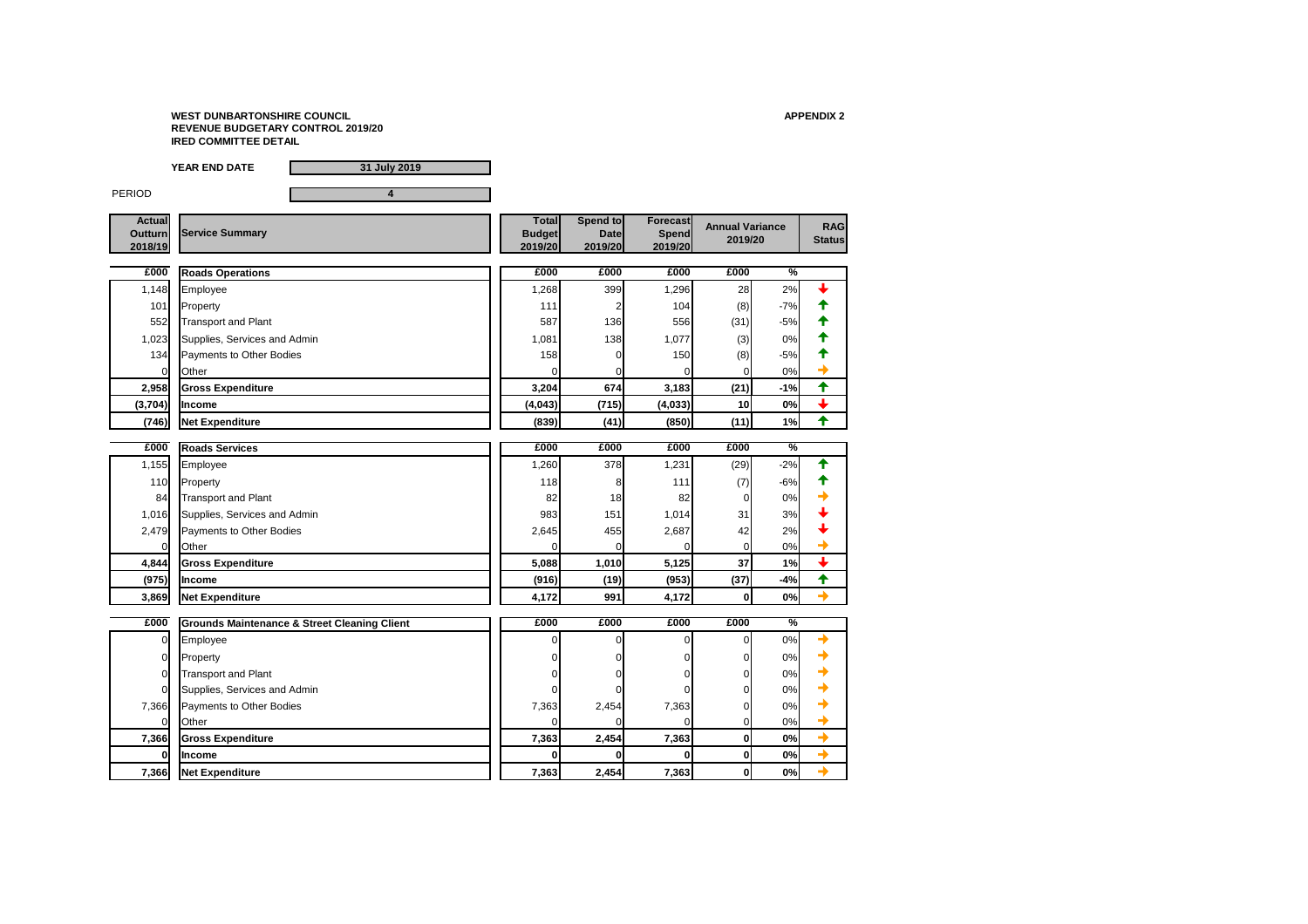

|                                            | <b>YEAR END DATE</b><br>31 July 2019     |                                          |                                    |                                            |                                   |               |                             |
|--------------------------------------------|------------------------------------------|------------------------------------------|------------------------------------|--------------------------------------------|-----------------------------------|---------------|-----------------------------|
| <b>PERIOD</b>                              | 4                                        |                                          |                                    |                                            |                                   |               |                             |
| <b>Actual</b><br><b>Outturn</b><br>2018/19 | <b>Service Summary</b>                   | <b>Total</b><br><b>Budget</b><br>2019/20 | Spend to<br><b>Date</b><br>2019/20 | <b>Forecast</b><br><b>Spend</b><br>2019/20 | <b>Annual Variance</b><br>2019/20 |               | <b>RAG</b><br><b>Status</b> |
| £000                                       | <b>Outdoor Services</b>                  | £000                                     | £000                               | £000                                       | £000                              | $\frac{0}{6}$ |                             |
| 108                                        | Employee                                 | 104                                      | 35                                 | 109                                        | 5                                 | 5%            |                             |
| 94                                         | Property                                 | 80                                       | 20                                 | 90                                         | 10                                | 13%           |                             |
| $\mathbf 0$                                | <b>Transport and Plant</b>               | $\overline{0}$                           |                                    | O                                          | 0                                 | 0%            |                             |
| 112                                        | Supplies, Services and Admin             | 107                                      | 52                                 | 108                                        |                                   | 1%            |                             |
| 44                                         | Payments to Other Bodies                 | 43                                       | 15                                 | 43                                         | 0                                 | 0%            |                             |
| $\overline{0}$                             | Other                                    | $\overline{0}$                           |                                    | 0                                          | 0                                 | 0%            |                             |
| 358                                        | <b>Gross Expenditure</b>                 | 334                                      | 121                                | 350                                        | 16                                | 5%            |                             |
| (80)                                       | Income                                   | (95)                                     | (49)                               | (88)                                       | 7                                 | 8%            |                             |
| 278                                        | <b>Net Expenditure</b>                   | 239                                      | 72                                 | 262                                        | 23                                | 10%           | $\color{red} \downarrow$    |
|                                            |                                          |                                          |                                    |                                            |                                   |               |                             |
| £000                                       | <b>Leisure Management</b>                | £000                                     | £000                               | £000                                       | £000                              | $\frac{0}{6}$ |                             |
| $\overline{0}$                             | Employee                                 | 0                                        |                                    | 0                                          | $\Omega$                          | 0%            |                             |
| $\overline{0}$                             | Property                                 | 0                                        |                                    |                                            | 0                                 | 0%            |                             |
| $\overline{0}$                             | Transport and Plant                      | $\Omega$                                 |                                    |                                            | 0                                 | 0%            |                             |
| $\mathbf 0$                                | Supplies, Services and Admin             | 0                                        |                                    |                                            | 0                                 | 0%            |                             |
| 4,071                                      | <b>Payments to Other Bodies</b>          | 3,840                                    | 1,654                              | 3,967                                      | 127                               | 3%            |                             |
| <sub>0</sub><br>4,071                      | <b>Other</b><br><b>Gross Expenditure</b> | $\overline{0}$<br>3,840                  | $\mathbf{0}$<br>1,654              | $\overline{O}$<br>3,967                    | 0 <br>127                         | $0\%$<br>3%   | $\color{red} \blacklozenge$ |
| (659)                                      | Income                                   | (700)                                    | (242)                              | (686)                                      | 13                                | 2%            | ╋                           |
|                                            | <b>Net Expenditure</b>                   | 3,141                                    | 1,412                              | 3,281                                      | 140                               | 4%            | $\ddag$                     |
| 3,412                                      |                                          |                                          |                                    |                                            |                                   |               |                             |
| £000                                       | <b>Events</b>                            | £000                                     | £000                               | £000                                       | £000                              | $\frac{0}{6}$ |                             |
| $\overline{0}$                             | Employee                                 | $\overline{0}$                           |                                    | 0                                          | 0                                 | 0%            |                             |
| $\overline{0}$                             | Property                                 |                                          |                                    |                                            | (2)                               | $-40%$        |                             |
| $\overline{0}$                             | <b>Transport and Plant</b>               | 0                                        |                                    |                                            | $\Omega$                          | 0%            |                             |
| 95                                         | Supplies, Services and Admin             | 86                                       | 14                                 | 95                                         | 9                                 | 11%           |                             |
| 89                                         | Payments to Other Bodies                 | 90                                       | 93                                 | 93                                         | 3                                 | 4%            |                             |
| $\overline{0}$                             | Other                                    | $\overline{0}$                           |                                    | $\Omega$                                   | $\mathbf{0}$                      | 0%            |                             |
| 184                                        | <b>Gross Expenditure</b>                 | 180                                      | 108                                | 191                                        | 11                                | 6%            | $\ddag$                     |
| (73)                                       | <b>Income</b>                            | (60)                                     | (58)                               | (73)                                       | (13)                              | $-21%$        | 个                           |
| 111                                        | <b>Net Expenditure</b>                   | 120                                      | 49                                 | 118                                        | (2)                               | $-2%$         | 个                           |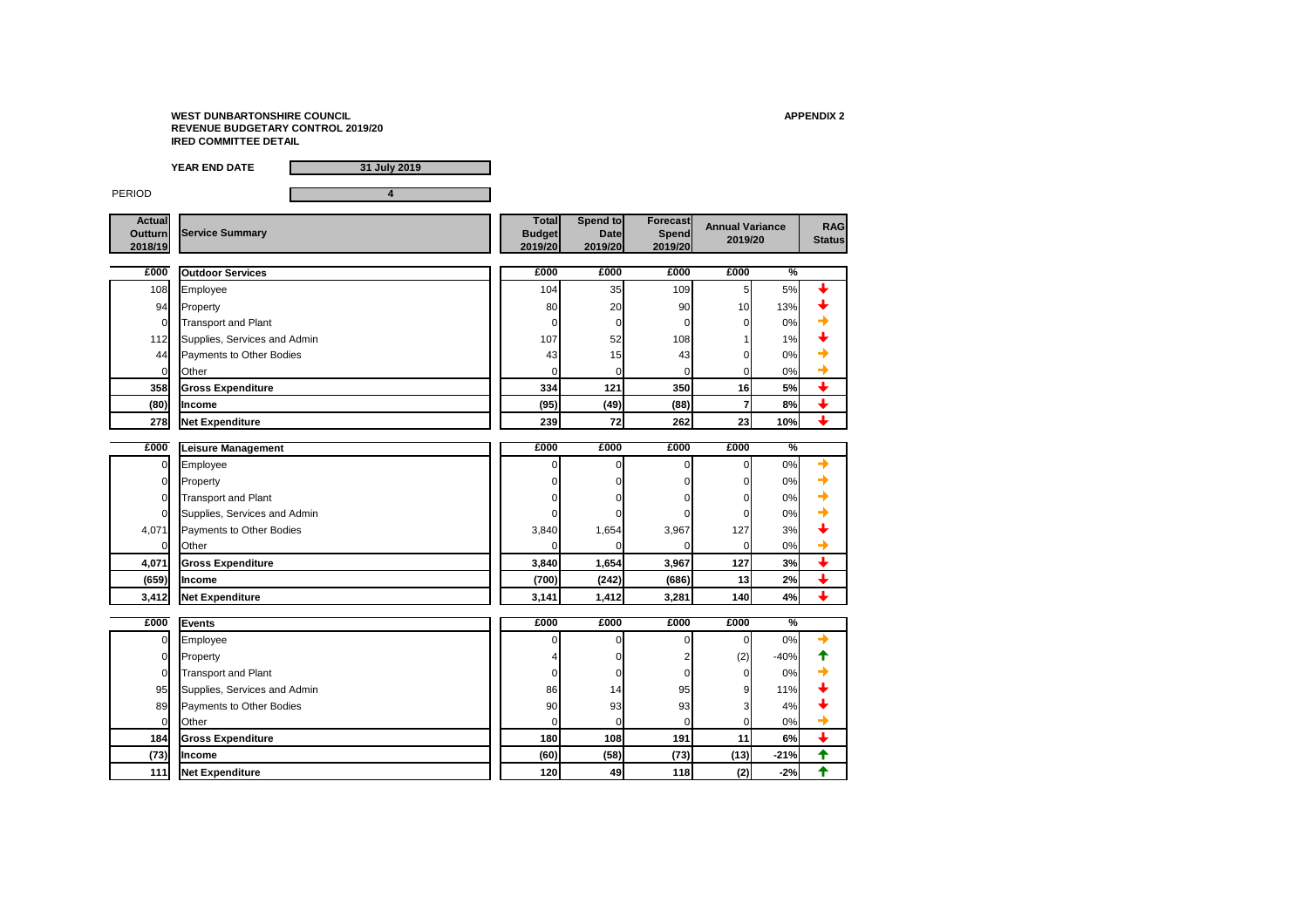

|                                            | <b>YEAR END DATE</b><br>31 July 2019 |                                          |                                    |                                            |                                   |               |                                          |
|--------------------------------------------|--------------------------------------|------------------------------------------|------------------------------------|--------------------------------------------|-----------------------------------|---------------|------------------------------------------|
| <b>PERIOD</b>                              | 4                                    |                                          |                                    |                                            |                                   |               |                                          |
| <b>Actual</b><br><b>Outturn</b><br>2018/19 | <b>Service Summary</b>               | <b>Total</b><br><b>Budget</b><br>2019/20 | Spend to<br><b>Date</b><br>2019/20 | <b>Forecast</b><br><b>Spend</b><br>2019/20 | <b>Annual Variance</b><br>2019/20 |               | <b>RAG</b><br><b>Status</b>              |
| £000                                       | <b>Burial Grounds</b>                | £000                                     | £000                               | £000                                       | £000                              | $\frac{0}{6}$ |                                          |
| 0                                          | Employee                             | $\Box$                                   |                                    | 01                                         | 0                                 | $0\%$         |                                          |
| 21                                         | Property                             | 20                                       |                                    | 21                                         |                                   | 7%            |                                          |
| $\overline{0}$                             | <b>Transport and Plant</b>           | 0                                        |                                    | 0                                          | 0                                 | 0%            |                                          |
| $\overline{0}$                             | Supplies, Services and Admin         |                                          |                                    | 01                                         |                                   | 0%            |                                          |
| 378                                        | Payments to Other Bodies             | 393                                      |                                    | 393                                        |                                   | 0%            |                                          |
| <sup>O</sup>                               | Other                                |                                          |                                    | 01                                         | 0                                 | 0%            |                                          |
| 399                                        | <b>Gross Expenditure</b>             | 413                                      | 6                                  | 414                                        | 1                                 | 0%            |                                          |
| (524)                                      | <b>Income</b>                        | (552)                                    | (120)                              | (551)                                      | 0                                 | 0%            |                                          |
| (125)                                      | <b>Net Expenditure</b>               | (139)                                    | (114)                              | (137)                                      | $\overline{2}$                    | $-1%$         | $\overline{\phantom{a}}$                 |
|                                            |                                      |                                          |                                    |                                            |                                   |               |                                          |
| £000                                       | <b>Crematorium</b>                   | £000                                     | £000                               | £000                                       | £000                              | $\frac{0}{6}$ |                                          |
| 177                                        | Employee                             | 169                                      | 61                                 | 178                                        | 9                                 | 5%            |                                          |
| 162                                        | Property                             | 150                                      | 28                                 | 155                                        | 5                                 | 3%            |                                          |
| $\overline{0}$                             | <b>Transport and Plant</b>           | 0                                        |                                    | 0I                                         | 0                                 | 0%            |                                          |
| 17                                         | Supplies, Services and Admin         | 16                                       |                                    | 15                                         | (1)                               | $-7%$         |                                          |
| 29                                         | Payments to Other Bodies             | 34                                       |                                    | 35                                         |                                   | 3%            |                                          |
| $\mathbf{0}$                               | <b>Other</b>                         | $\overline{0}$                           | $\overline{0}$                     | $\overline{0}$                             | <sup>0</sup>                      | 0%            | $\rightarrow$<br>$\overline{\mathbf{t}}$ |
| 385                                        | <b>Gross Expenditure</b>             | 369                                      | 105                                | 383                                        | 14                                | 4%            | $\downarrow$                             |
| (1, 207)                                   | Income                               | (1, 314)                                 | (305)                              | (1, 280)                                   | 34                                | 3%            | $\ddag$                                  |
| (822)                                      | <b>Net Expenditure</b>               | (945)                                    | (200)                              | (897)                                      | 48                                | $-5%$         |                                          |
| £000                                       | <b>Waste Services</b>                | £000                                     | £000                               | £000                                       | £000                              | $\frac{9}{6}$ |                                          |
| 2,599                                      | Employee                             | 2,917                                    | 861                                | 2,906                                      | (11)                              | $0\%$         | ₳                                        |
| 120                                        | Property                             | 109                                      |                                    | 117                                        | 8                                 | 7%            |                                          |
| 918                                        | <b>Transport and Plant</b>           | 921                                      | 177                                | 958                                        | 37                                | 4%            |                                          |
| 4,693                                      | Supplies, Services and Admin         | 4,907                                    | 1,355                              | 4,919                                      | 12                                | 0%            |                                          |
| 132                                        | Payments to Other Bodies             | 17                                       | 21                                 | 22                                         | 5 <sup>5</sup>                    | 27%           |                                          |
| $\overline{0}$                             | Other                                | $\overline{0}$                           | 0                                  | $\overline{0}$                             | $\overline{0}$                    | 0%            |                                          |
| 8,462                                      | <b>Gross Expenditure</b>             | 8,871                                    | 2,419                              | 8,922                                      | 51                                | 1%            | $\color{red} \downarrow$                 |
| (1, 170)                                   | Income                               | (1, 118)                                 | (86)                               | (1, 166)                                   | (49)                              | $-4%$         | 个                                        |
| 7,292                                      | <b>Net Expenditure</b>               | 7,754                                    | 2,334                              | 7,756                                      | $\boldsymbol{2}$                  | 0%            | $\ddag$                                  |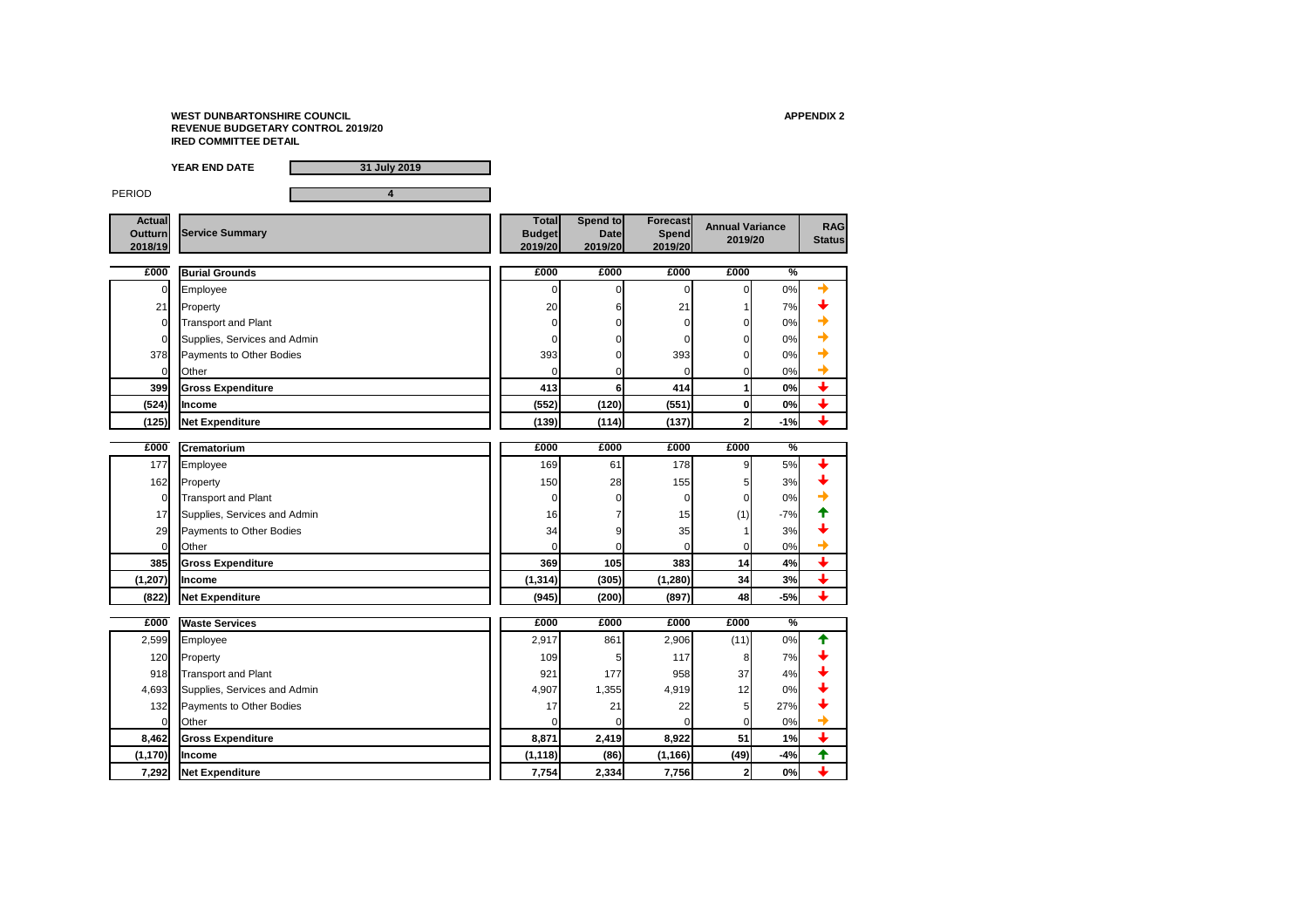

**YEAR END DATE 31 July 2019** PERIOD **4 Actual Outturn 2018/19 Total Budget 2019/20 Spend to Date 2019/20 Forecast Spend 2019/20** Service Summary<br>Service Summary **Superfield Spending Superfield Annual Variance** RAG<br>
2019/20 2019/20 2019/20 2019/20 2019/20 2019 **2019/20 £000 £000 £000 £000 £000 % Corporate Assets /Capital Investment Programme**1,445 Employee 1,771 459 1,508 (263) -15% 1,354 Property 1,539 422 1,539 0 0% <del>◆</del> 10 Transport and Plant 14 4 14 0 0%  $(31)$  Supplies, Services and Admin  $(259)$   $(259)$   $(257)$   $(257)$   $(257)$   $(257)$ 218 Payments to Other Bodies  $\begin{array}{ccc} \text{252} & \text{252} \\ \text{252} & \text{6} \end{array}$  252 0 0% + 0 Other 0 0 0 0 0% **2,996 Gross Expenditure 3,317 893 3,056 (261) -8% (5,329) Income (5,464) (1,745) (5,255)** 209 **4% (2,333) Net Expenditure (2,147) (852) (2,199) (52) 2% £000 £000 £000 £000 £000 % Economic Development** 631 Employee 635 203 640 5 1% 8 Property 9 2 9 0 0% <del>→</del> Transport and Plant  $\begin{array}{|c|c|c|c|c|c|}\n\hline\n\end{array}$  4  $\begin{array}{|c|c|c|c|}\n\hline\n\end{array}$  4  $\begin{array}{|c|c|c|c|}\n\hline\n\end{array}$  4  $\begin{array}{|c|c|c|c|}\n\hline\n\end{array}$  0  $\begin{array}{|c|c|c|}\n\hline\n\end{array}$ 13 Supplies, Services and Admin 24 3 24 0 0% 624 Payments to Other Bodies  $\begin{array}{ccc} \bullet & \bullet & \bullet \\ \bullet & \bullet & \bullet \end{array}$  455 50 455 0 455 0 0 0%  $\begin{array}{|c|c|c|c|c|c|}\hline \text{Other} & & & \text{otherwise} \end{array}$ **1,278 Gross Expenditure 1,127 259 1,132 5 0% (258) Income (741) (247) (741) 0 0% 1,020 Net Expenditure 386 12 391 5 1% £000 £000 £000 £000 £000 %** 0 Employee 0 0 0 0 0% 462 Property 11  $474$  92 463 (11)  $483$ 0 Transport and Plant 0 0 0 0 0% 16 Supplies, Services and Admin 15 2 13 13 14 15 16 16 16 17 18 17 18 18 19 18 19 18 19 18 19 19 19 1 0 Payments to Other Bodies 0 0 0 0 0% 0 Other 0 0 0 0 0% **Depots**

| £000           | Depots                       | £000            | £000 | £000  | £000     | %     |  |
|----------------|------------------------------|-----------------|------|-------|----------|-------|--|
| $\overline{0}$ | Employee                     |                 | ΟI   |       |          | 0%    |  |
| 462            | Property                     | 474             | 92   | 463   | (11)     | $-2%$ |  |
| $\overline{0}$ | <b>Transport and Plant</b>   |                 | 01   |       |          | 0%    |  |
| 16             | Supplies, Services and Admin | 13 <sub>l</sub> | C.   | 14    |          | 6%    |  |
| $\overline{0}$ | Payments to Other Bodies     |                 |      |       |          | 0%    |  |
| $\overline{0}$ | Other                        |                 |      |       |          | 0%    |  |
| 478            | <b>Gross Expenditure</b>     | 487             | 94   | 477   | (10)     | $-2%$ |  |
| (478)          | <b>Income</b>                | (487)           | OI   | (477) | 10       | 2%    |  |
| 0              | Net Expenditure              |                 | 94   | 0     | $\bf{0}$ | 0%    |  |

**0 Net Expenditure 0 94 0 0 0%**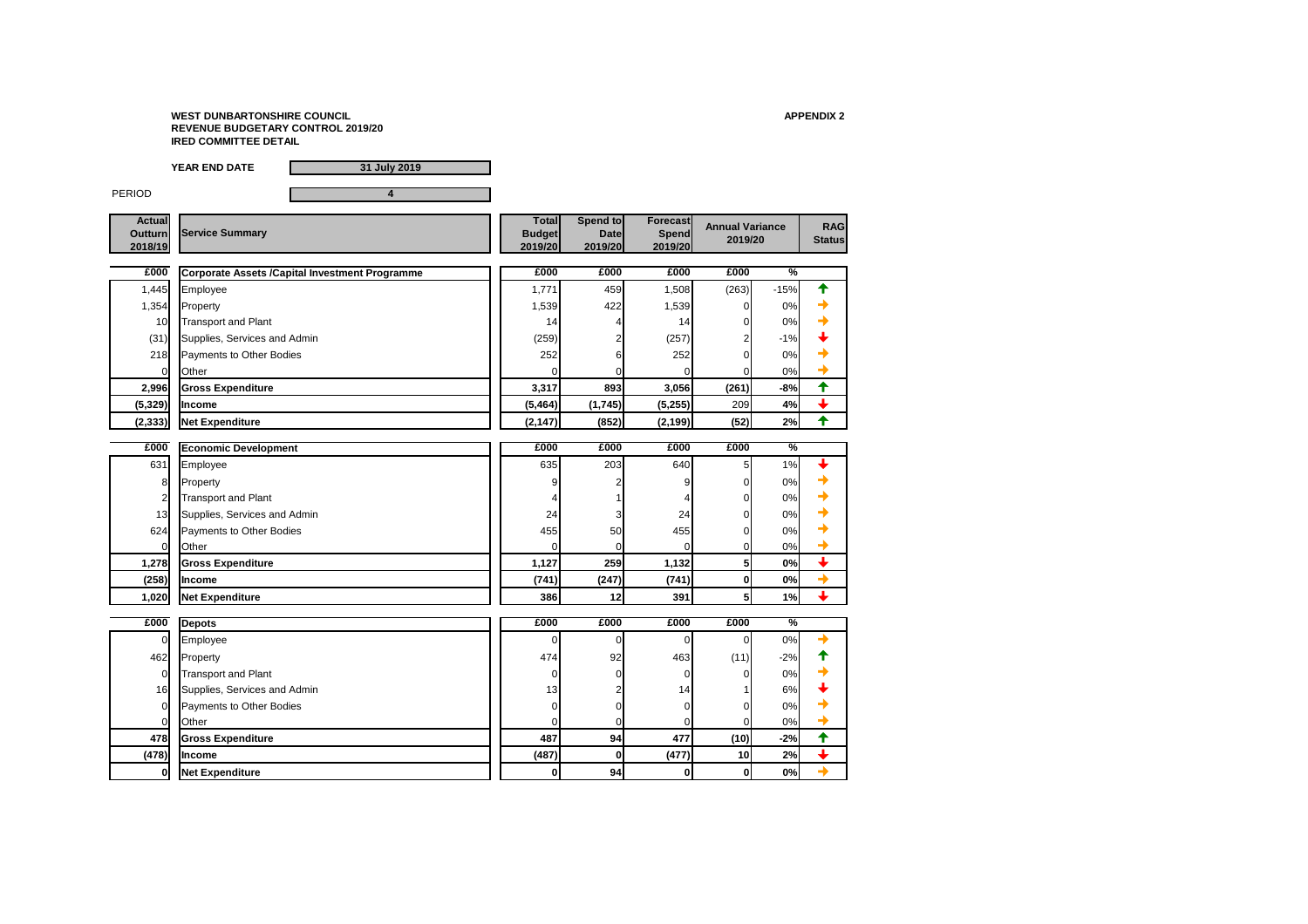|                                            | 31 July 2019<br><b>YEAR END DATE</b>                        |                                          |                                    |                                            |                                   |               |                             |
|--------------------------------------------|-------------------------------------------------------------|------------------------------------------|------------------------------------|--------------------------------------------|-----------------------------------|---------------|-----------------------------|
| <b>PERIOD</b>                              | 4                                                           |                                          |                                    |                                            |                                   |               |                             |
| <b>Actual</b><br><b>Outturn</b><br>2018/19 | <b>Service Summary</b>                                      | <b>Total</b><br><b>Budget</b><br>2019/20 | Spend to<br><b>Date</b><br>2019/20 | <b>Forecast</b><br><b>Spend</b><br>2019/20 | <b>Annual Variance</b><br>2019/20 |               | <b>RAG</b><br><b>Status</b> |
| £000                                       | <b>Ground Maintenance &amp; Street Cleaning Trading A/c</b> | £000                                     | £000                               | £000                                       | £000                              | $\frac{9}{6}$ |                             |
| 5,472                                      | Employee                                                    | 5,697                                    | 1,705                              | 5,706                                      | 10                                | 0%            |                             |
| 347                                        | Property                                                    | 294                                      | 21                                 | 319                                        | 25                                | 9%            |                             |
| 652                                        | <b>Transport and Plant</b>                                  | 648                                      | 130                                | 670                                        | 22                                | 3%            |                             |
| 663                                        | Supplies, Services and Admin                                | 821                                      | 122                                | 805                                        | (17)                              | $-2%$         |                             |
| 244                                        | Payments to Other Bodies                                    | 10 <sup>1</sup>                          |                                    |                                            | (1)                               | $-12%$        |                             |
| 552                                        | <b>Other</b>                                                | 552                                      |                                    | 552                                        | 01                                | 0%            | →                           |
| 7,930                                      | <b>Gross Expenditure</b>                                    | 8,022                                    | 1,977                              | 8,061                                      | 39                                | 0%            |                             |
| (10, 648)                                  | <b>Income</b>                                               | (10, 524)                                | (3,085)                            | (10, 566)                                  | (42)                              | 0%            | ᡨ                           |
| (2,718)                                    | <b>Net Expenditure</b>                                      | (2,502)                                  | (1, 108)                           | (2,505)                                    | (3)                               | 0%            |                             |